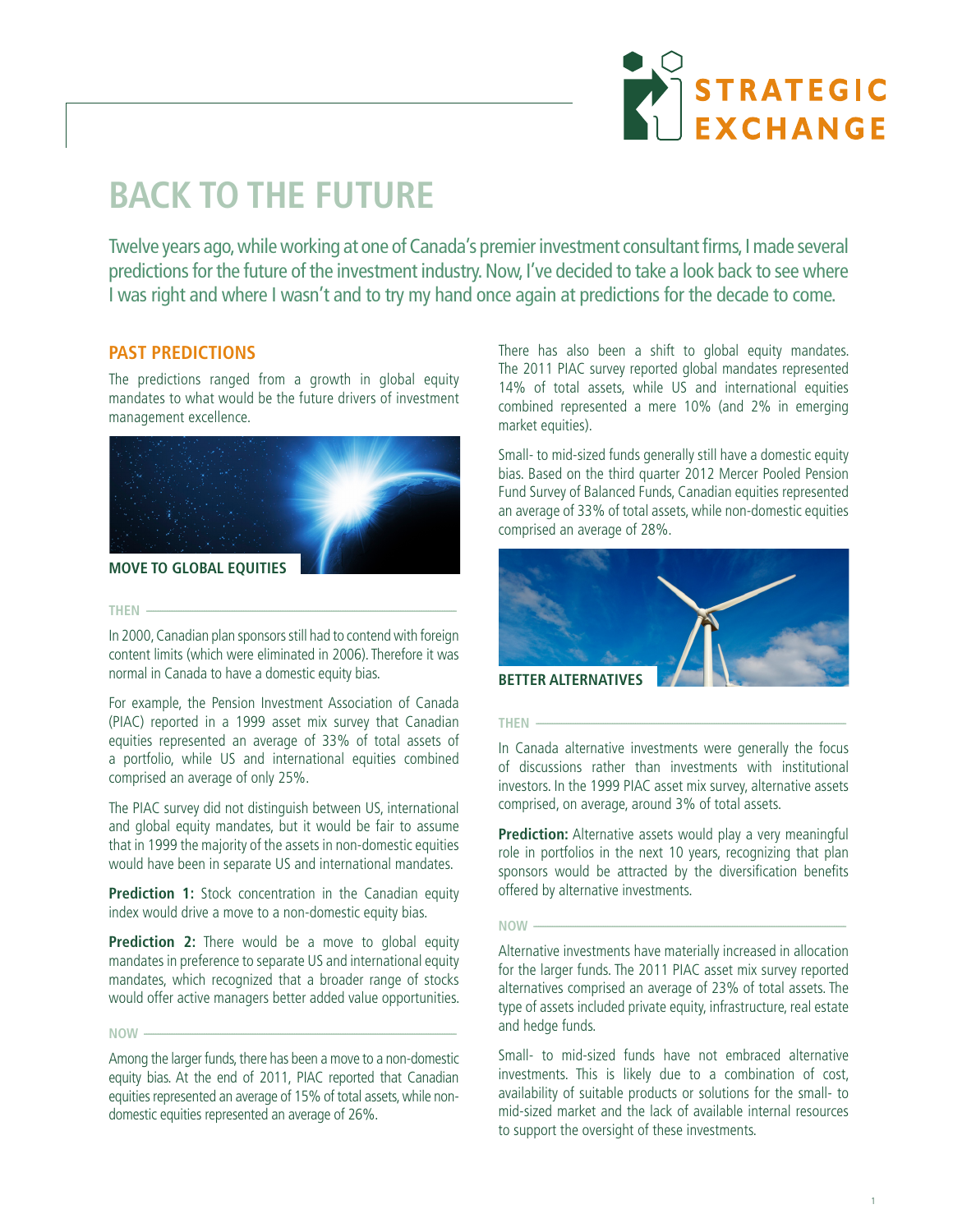# **BACK TO THE FUTURE**



**THE NAME'S BOND, CORPORATE BOND**

#### **THEN --------------------------------------------------------------------------------------------------------------------------------------**

Within fixed income markets back in 1999, investors took the availability of government debt too much for granted, which dominated this segment of the bond market. In contrast, corporate bonds represented only 21% of the Universe Bond Index and 17% of the Long Bond Index.

Prediction 1: Corporate debt would dominate the fixed income indices in the future rather than federal debt.

**Prediction 2:** The supply of longer-dated bonds, which play an important financial risk management role for pension funds, would be significantly reduced.

#### **NOW ---------------------------------------------------------------------------------------------------------------------------------------**

The corporate allocation to bond indices has increased but has not reached the dominance predicted. The credit crisis in 2008 slowed the growth in the corporate bond market. However, at the end of 2011, corporate bonds had risen to 26% of the DEX Universe Bond Index and 22% of the DEX Long Bond Index.

At the end of 1999, the value of the DEX Long Bond Index was \$107 billion, while at the end of November 2012 it was valued at \$367 billion. Therefore, the long bond market has grown and not reduced in size as predicted. However, the factors contributing to the growth include:

- 1. The significant drop in bond yields over the past decade has increased the value of long bonds
- 2. Increased government debt outstanding is primarily a consequence of deficits stemming from the credit crisis
- 3. Companies and provinces (particularly provinces) terming out their debt to take advantage of very low interest rates

Despite the growth in the value of the long bond market over the last decade, the future challenge for institutional investors, such as pension funds, is that the demand for long-dated bonds could easily dwarf the supply and put pressure on longterm interest rates to remain low.



**INVESTMENT MANAGEMENT EXCELLENCE**

#### **THEN --------------------------------------------------------------------------------------------------------------------------------------**

Back in 2000, I noted three past drivers of investment management excellence:

- 1. Investment firms need great business management skills, not just investment management skills.
- 2. Investment firms need strong compliance and back office support to avoid the risk of "under surveillance" due to lack of investment controls.
- 3. Successful investment management depends on great people. For any large investment firm, a senior human resources professional should be considered as critical as the roles of the Chief Executive Officer and the Chief Investment Officer.

Prediction: These same three past drivers of investment management excellence will continue to be key drivers for the next decade.

#### **NOW ---------------------------------------------------------------------------------------------------------------------------------------**

The investment markets have become even more complex over the past 12 years and the regulatory scrutiny has become an even bigger burden for the investment management industry. Therefore, the importance of strong business management and compliance abilities has increased in importance and become a bigger draw on overhead for investment managers.

Yet, due diligence meetings with prospects are still heavily focused on people, process and performance. Too much is taken for granted with respect to the relative business, compliance and back office capabilities of investment managers.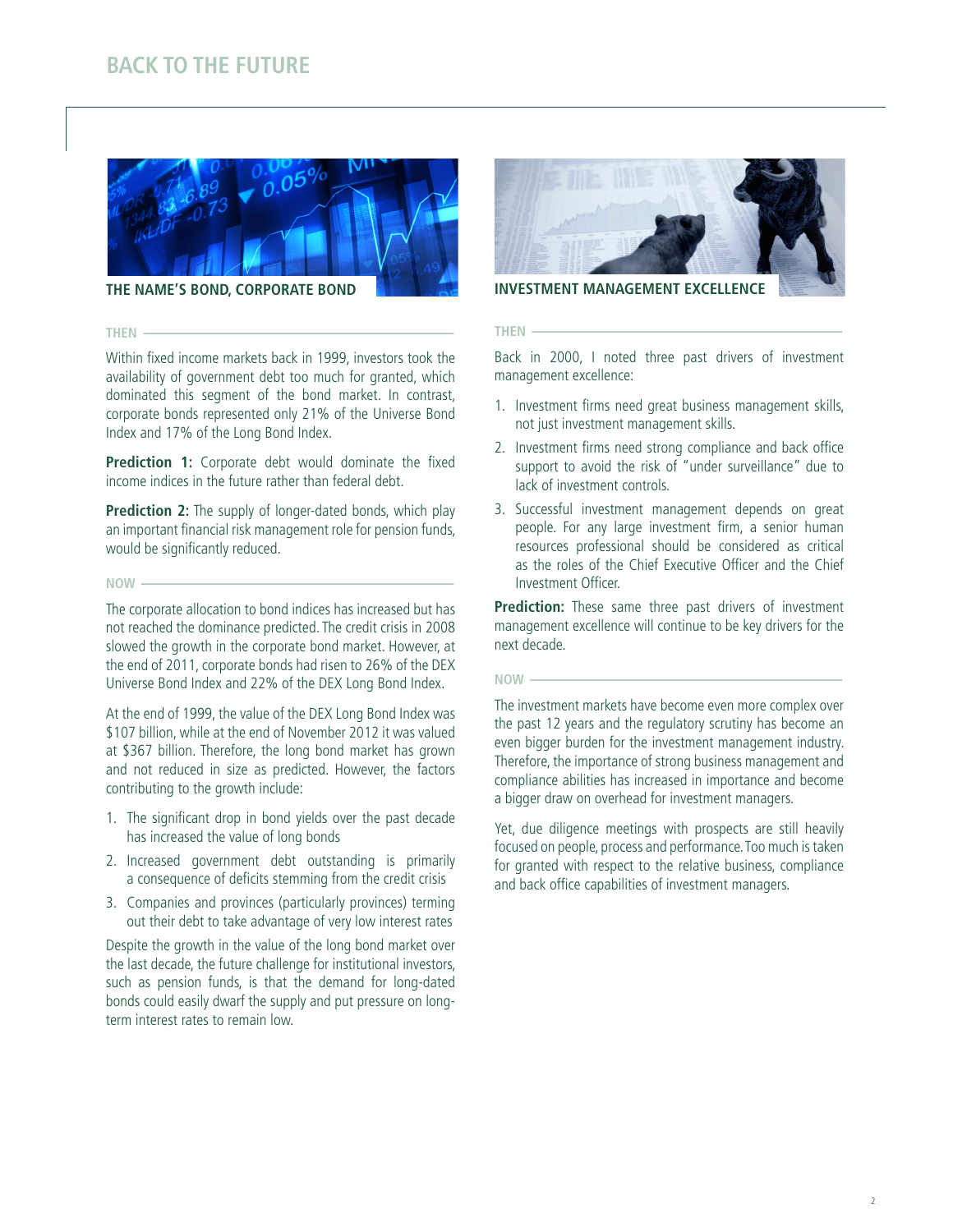

**BIGGEST INVESTMENT MISTAKE**

#### **THEN --------------------------------------------------------------------------------------------------------------------------------------**

Back in 2000 I made an observation rather than a prediction that the biggest investment mistake by institutional investors had actually been something they had not done, namely maintain good documentation to support the decisions made at all levels of the investment process.

My concern was that insufficient documentation had often led to indecisiveness or bad timing with respect to the hiring and firing of investment managers. I believed better documentation would lead to better decision-making in the future.

#### **NOW ---------------------------------------------------------------------------------------------------------------------------------------**

Today, my concern is that perhaps the pendulum has swung too far and documentation has become a crutch for many institutional investors and has not necessarily facilitated better decision-making.

For example, a policy document such as the Statement of Investment Policies and Procedures (SIPP) that pension plan investors maintain lists the permissible strategies and investment guidelines. If a strategy is put forward as a possible solution to a problem facing the pension plan, but it is not permitted under the SIPP, the strategy is typically dismissed without appropriate consideration.

The objective of maintaining good documentation should be to summarize those decisions that had been made and not to act as a summary of what can or cannot be done in the future.

Good governance is very important, but documentation should not become the "tail wagging the dog" and interfere with future investment solutions.

## **NEW PREDICTIONS**

### **OUT WITH THE OLD IN WITH FIDUCIARY MANAGEMENT**

Institutional investors such as defined benefit (DB) plan sponsors and endowments have almost exclusively operated a traditional fiduciary model whereby oversight and decisionmaking is made by a committee supported by non-discretionary advice from investment consulting firms. In other words, the consultants make recommendations, but the final decisions are made by committee.

The types of investment choices and solutions have significantly increased in number and complexity. However, many governance structures have not evolved to keep pace with the increased complexity overseeing institutional assets.

The shortcomings of the traditional fiduciary model have been revealed with the bursting of the technology bubble in early 2000 and the global financial crisis in 2008/2009 which contributed to the financial woes faced by institutional investors today.

**Prediction:** These shortcomings will be drivers of a material move to a fiduciary management model where a range of services will be outsourced.

The degree of the outsourcing will depend on the resources and preferences of individual institutional investors. The services addressed under the fiduciary management model include:

- • Strategic services, such as risk budgeting;
- Implementation services, such as liability hedging; and
- Governance services, such as monitoring of investment performance and risk.

While there will be different degrees of outsourcing, the benefits to institutional investors will include:

- Ability to draw on practical investment experience in a range of traditional and non-traditional investments;
- High degree of risk management expertise;
- Single point of contact for all operational activities; and
- Fully integrated and consolidated performance and risk reporting.

Accepting new investment strategies and an ability to respond to market experience (whether good or bad outcomes) in a timely manner will be critical in helping institutional investors navigate the next decade better than the one past. For some institutional investors this may be best achieved through a fiduciary management model rather than the traditional nondiscretionary model commonly used today.